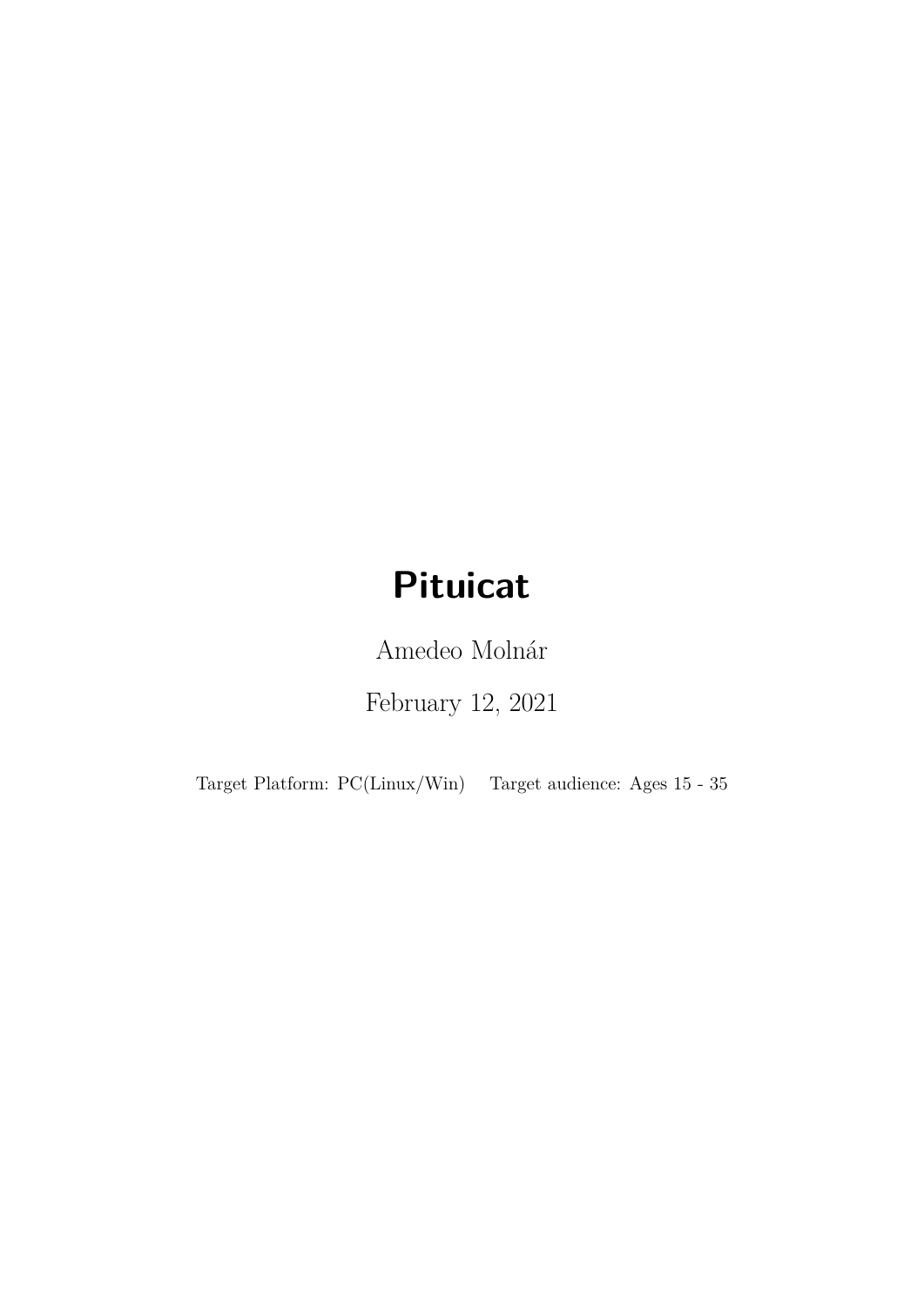# **Contents**

| $\mathbf{1}$   | <b>Game story</b>                                                                                                                                                                                                                  | 1                                                                        |
|----------------|------------------------------------------------------------------------------------------------------------------------------------------------------------------------------------------------------------------------------------|--------------------------------------------------------------------------|
| $\overline{2}$ | <b>Game play</b>                                                                                                                                                                                                                   | 1                                                                        |
| 3              | <b>Player character</b><br>3.1<br>3.2                                                                                                                                                                                              | $\overline{2}$<br>$\overline{2}$<br>3                                    |
| 4              | <b>Player Controls</b>                                                                                                                                                                                                             | 3                                                                        |
| 5              | <b>Game world</b>                                                                                                                                                                                                                  | 4                                                                        |
| 6<br>7         | <b>Game experience</b><br>6.1<br>6.2<br>6.3<br>6.4<br>6.5<br>6.6<br>Secret Base<br>6.7<br>How to win<br>6.8<br>How to lose $\ldots \ldots \ldots \ldots \ldots \ldots \ldots \ldots \ldots \ldots \ldots$<br><b>Game mechanics</b> | 4<br>5<br>$\overline{5}$<br>$\overline{5}$<br>6<br>6<br>6<br>6<br>6<br>7 |
| 8              | <b>Enemies</b><br>8.1<br>8.2<br>8.3<br>8.4<br>8.5<br>8.6                                                                                                                                                                           | 8<br>8<br>8<br>8<br>9<br>9<br>9                                          |
| 9              | <b>Cutscenes</b>                                                                                                                                                                                                                   | 9                                                                        |
|                | <b>10 Bonus Materials</b>                                                                                                                                                                                                          | 9                                                                        |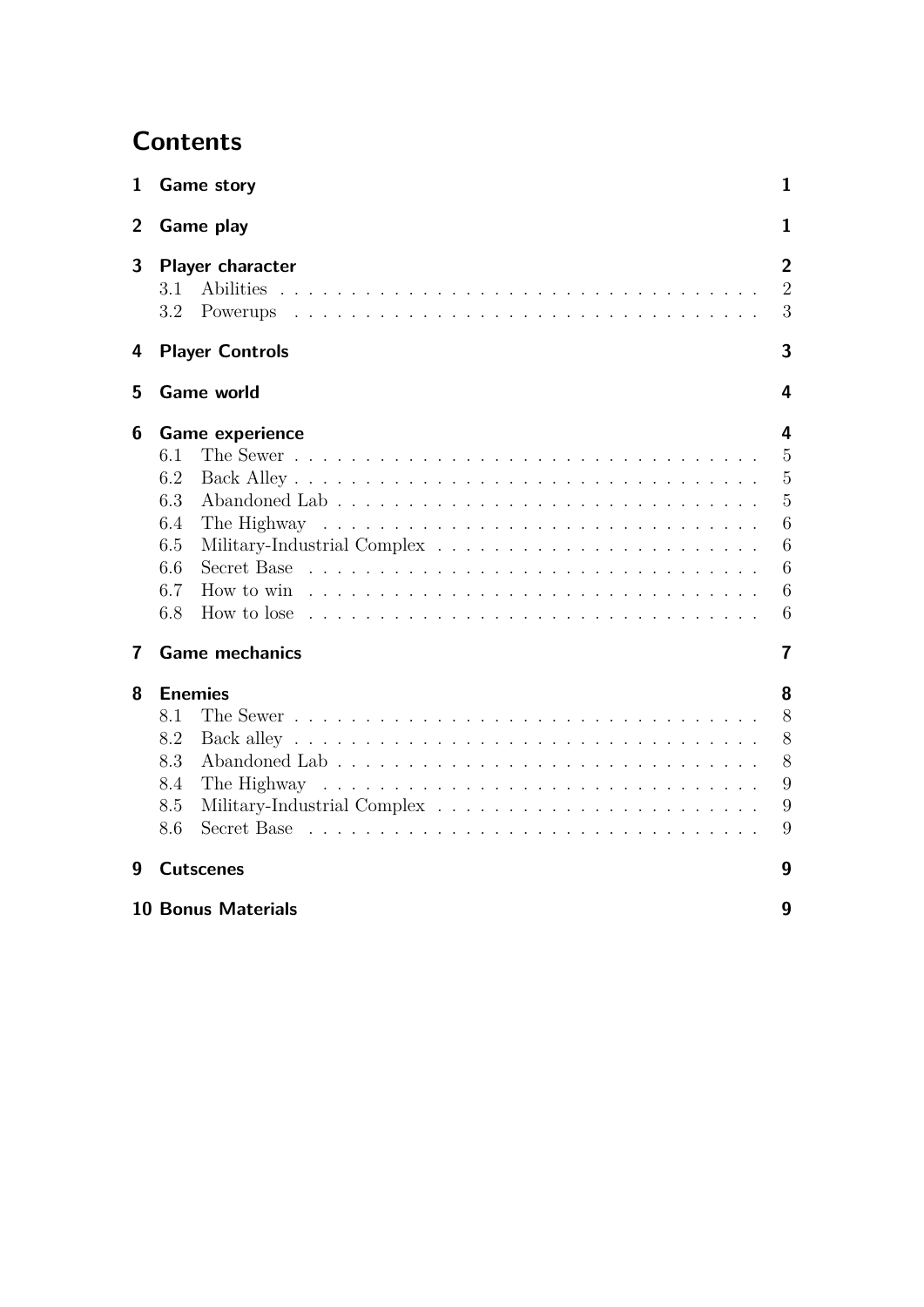### <span id="page-2-0"></span>**1 Game story**

You are a cat. or at least you used to be one, until you accidentally fell into a vat with the latest failed biochem experiment of your owner as the military, your owners employers, sack him and clean the lab in a hurry. You get poured down the drain by an assistant while your owner gets escorted away in handcuffs.

When you wake up again in the sewer you have solidified again to a small meowing gelatinous blob. You are hungry and you yearn for your owner's affection. But where has he been taken to?

You set out to find him, but have to fend off enemies and withstand dangerous environments while you make your journey through multiple locations finding clues about your owner's whereabouts.

Powerups and DNA-Fragments for unlocking new abilities help you on your way through increasingly dangerous stages full of different levels.

### <span id="page-2-1"></span>**2 Game play**

In "Pituicat" You play as slime cat in search of its owner.

The Levels of the game as well as its story are divided into six stages, each ending with a boss fight.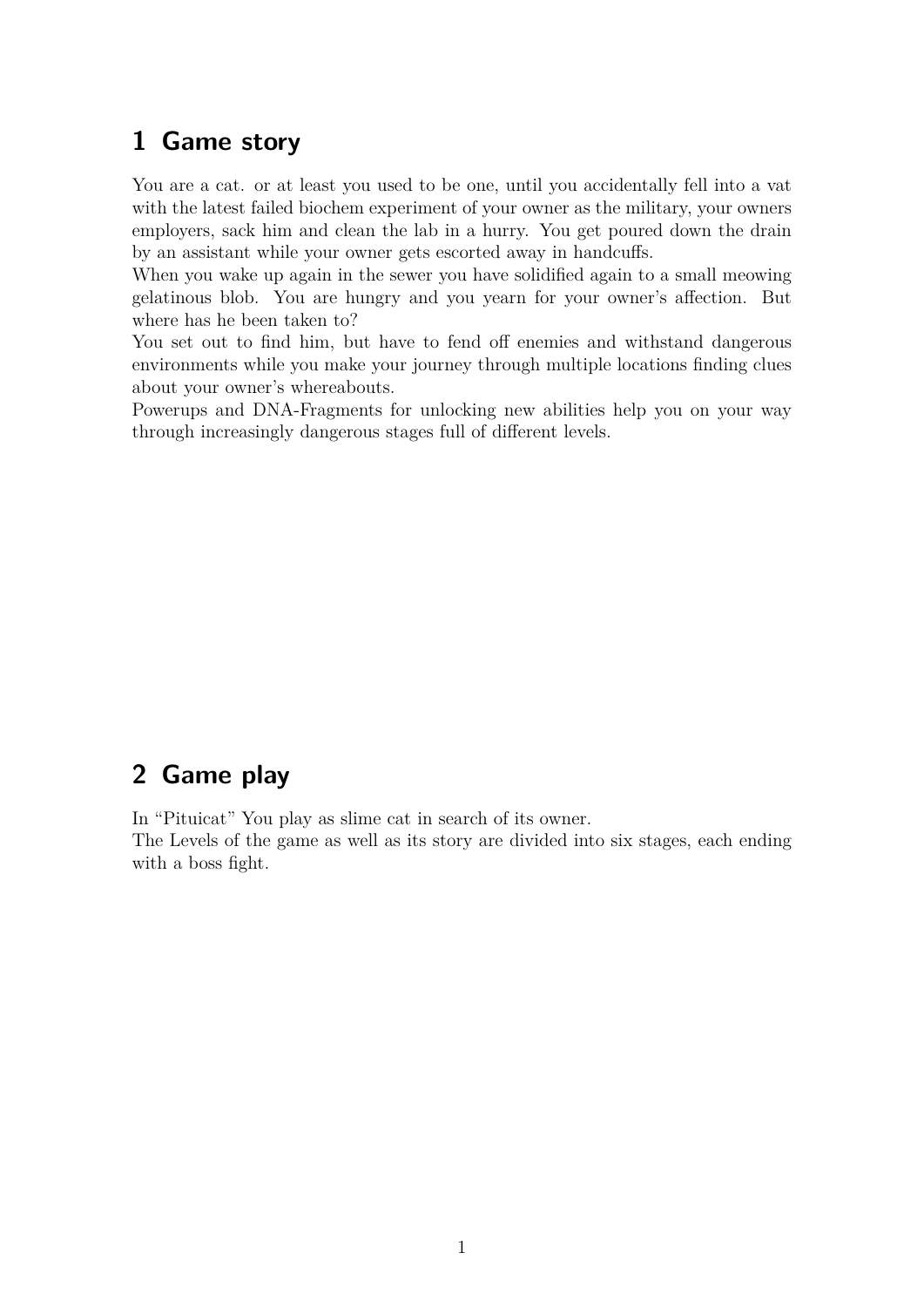### <span id="page-3-0"></span>**3 Player character**

In the beginning the player character is about the size of a pea, has low health and can barely lift off the ground when jumping. But as the player advances he will be awarded DNA-Fragments for defeating bosses and will be able to find powerups and hidden DNA-Fragments. Powerups grant some temporary boni whereas DNA-Fragments are used to activate permanent abilities or increase your health. With every stage also the size of the character increases. Starting at pea size, you grow to grape size to golf ball size to tennis ball size to rugby size until you reach the size of a large cat.

#### <span id="page-3-1"></span>**3.1 Abilities**

The activatable abilities, all having three levels, include:

- Health up (Adds  $50\%$  of your start health to your max health per level)
- Congeal (reduces damage by 25% of remaining damage per level)
- Vacuole (store one collected powerup per level)
- Spit (shoot acidic projectiles with ranges from 2 over 4 to 8 tiles)
- Harden (become invulnerable but almost immobile for 1 second. Cooldown starts at 4 seconds and can be reduced to two and finally to 1 second)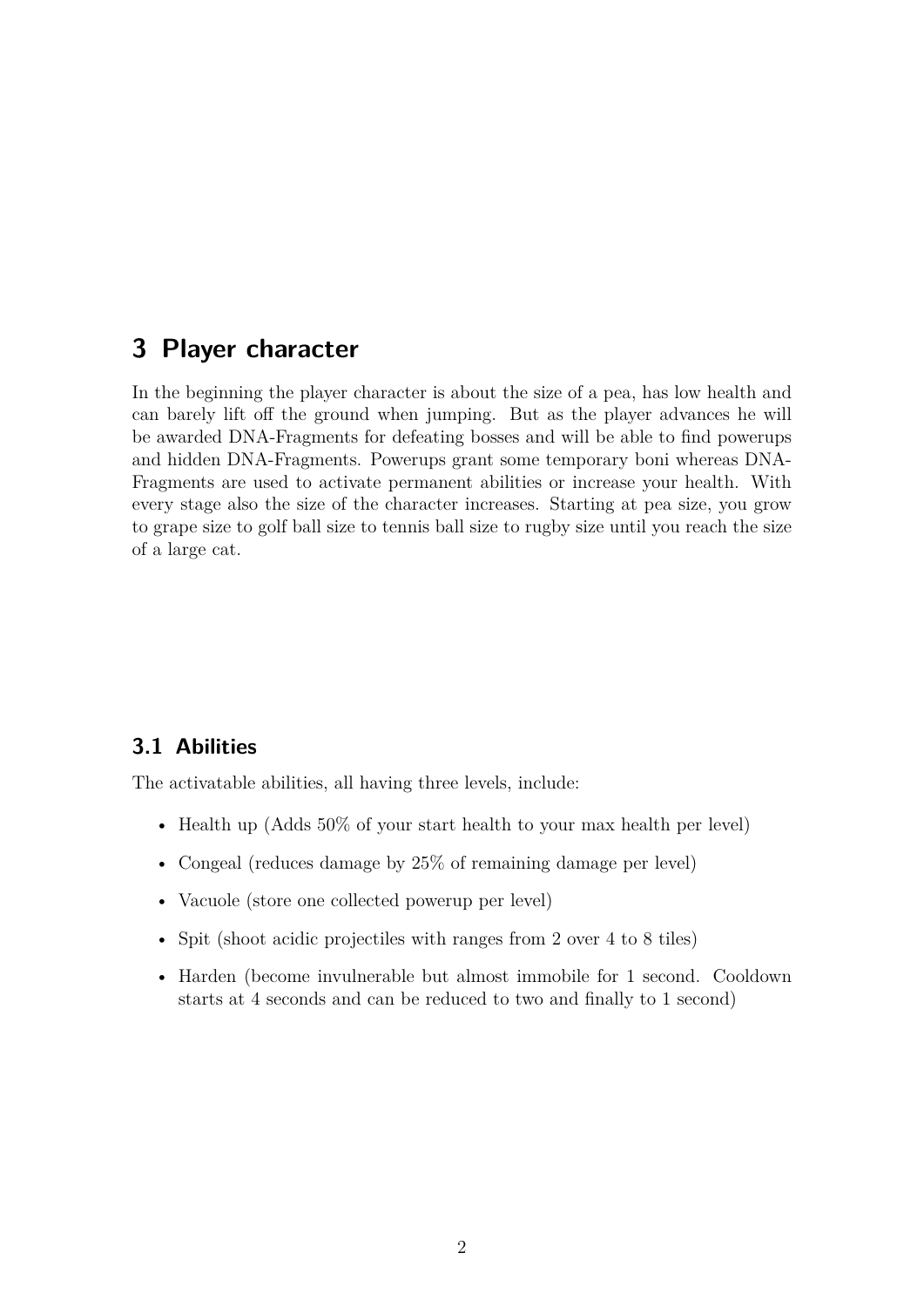### <span id="page-4-0"></span>**3.2 Powerups**

Powerups appear on the map as floating droplets and can also be occasionally dropped by enemies or during boss fights. Droplets spawning on the map do respawn, others not.

These are the available powerups, which will be gradually introduced into the game with every new stage:

- Peptide (replenishes 5\% of start health)
- Oily Emulsion (Increase speed by 25\% for 5 seconds)
- Latex (Increase jump height by 100\% for 5 seconds)
- Organic Lead (decrease damage by 50% but disable jumping for 5 seconds)
- Antidote (Heal poisoning immediately)
- Purified Caffeine (Stop surrounding time for 2 seconds)
- Agent X (Become almost invisible for 5 seconds)

# <span id="page-4-1"></span>**4 Player Controls**

The controls described here take a QWERTZ-keyboard as reference.

| Α                   | Slither left                           |
|---------------------|----------------------------------------|
|                     | Slither right                          |
| W                   | Jump                                   |
| S                   | Jump down through Platform             |
|                     | Interact                               |
| $\overline{3}$<br>2 | Release powerup from specified vacuole |
| E                   | Harden                                 |
|                     | Spit                                   |
| <b>Esc</b>          | Enter/Exit Menu                        |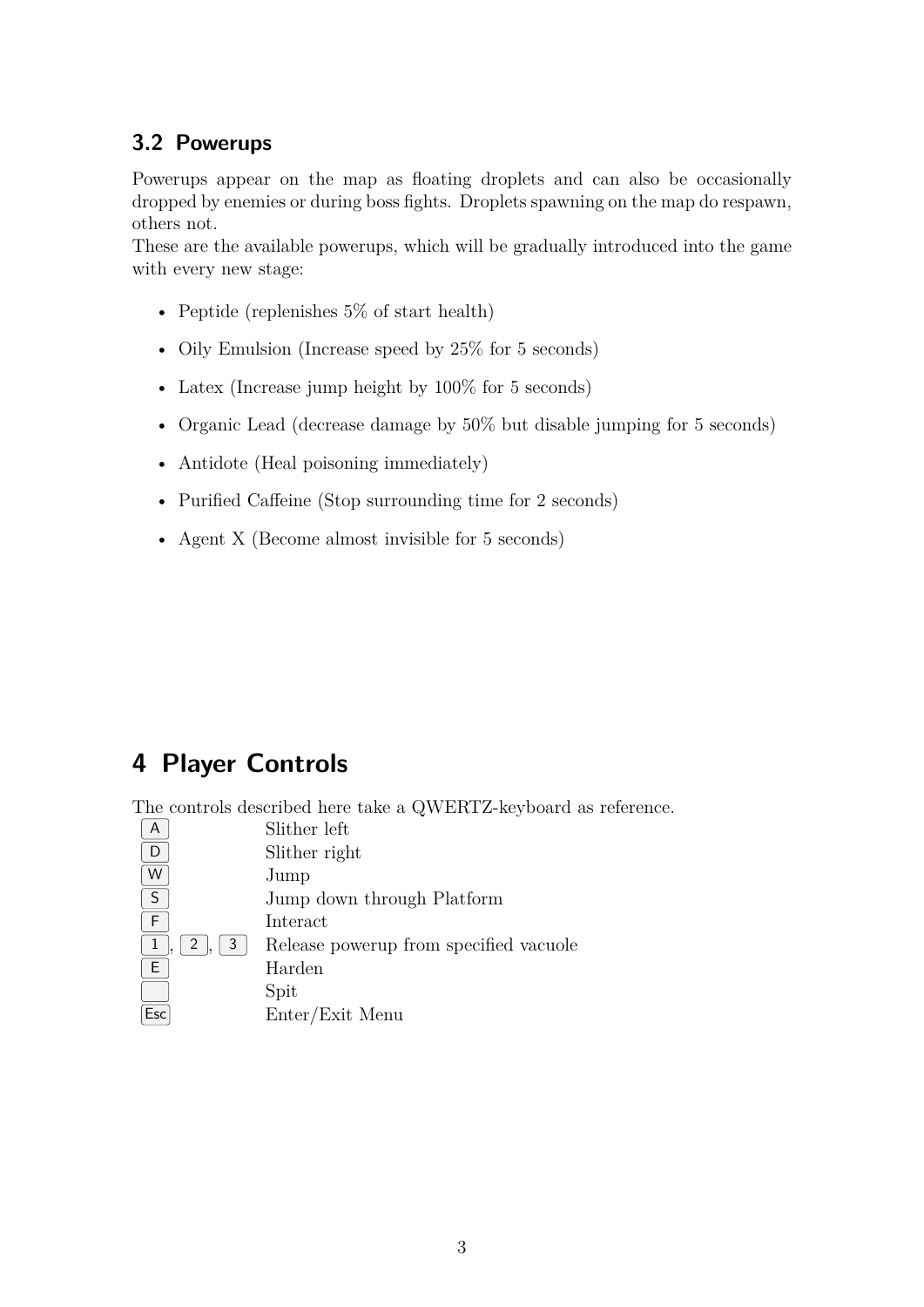## <span id="page-5-0"></span>**5 Game world**

The game world is a mostly urbanized landscape with some elements from cyberpunk.

The levels are themed after the stages they are in and vary slightly in size, but aim to be rather big and not monolinear. Players can collect powerups and rarely even DNA-Fragments, which at the end of the Level can be traded in for new or improved abilities.

Hand crafted carefully composed assets paired with thoughtful level design aim for an immersable game with a strong retro feel.

# <span id="page-5-1"></span>**6 Game experience**

The game is divided into the following six stages:

- The Sewer
- Back Alley
- Abandoned Lab
- The Highway
- Military-Industrial complex
- Secret base

Every stage has its distinct design and set of enemies, puzzles and obstacles as well as a final Boss to be overcome to succeed.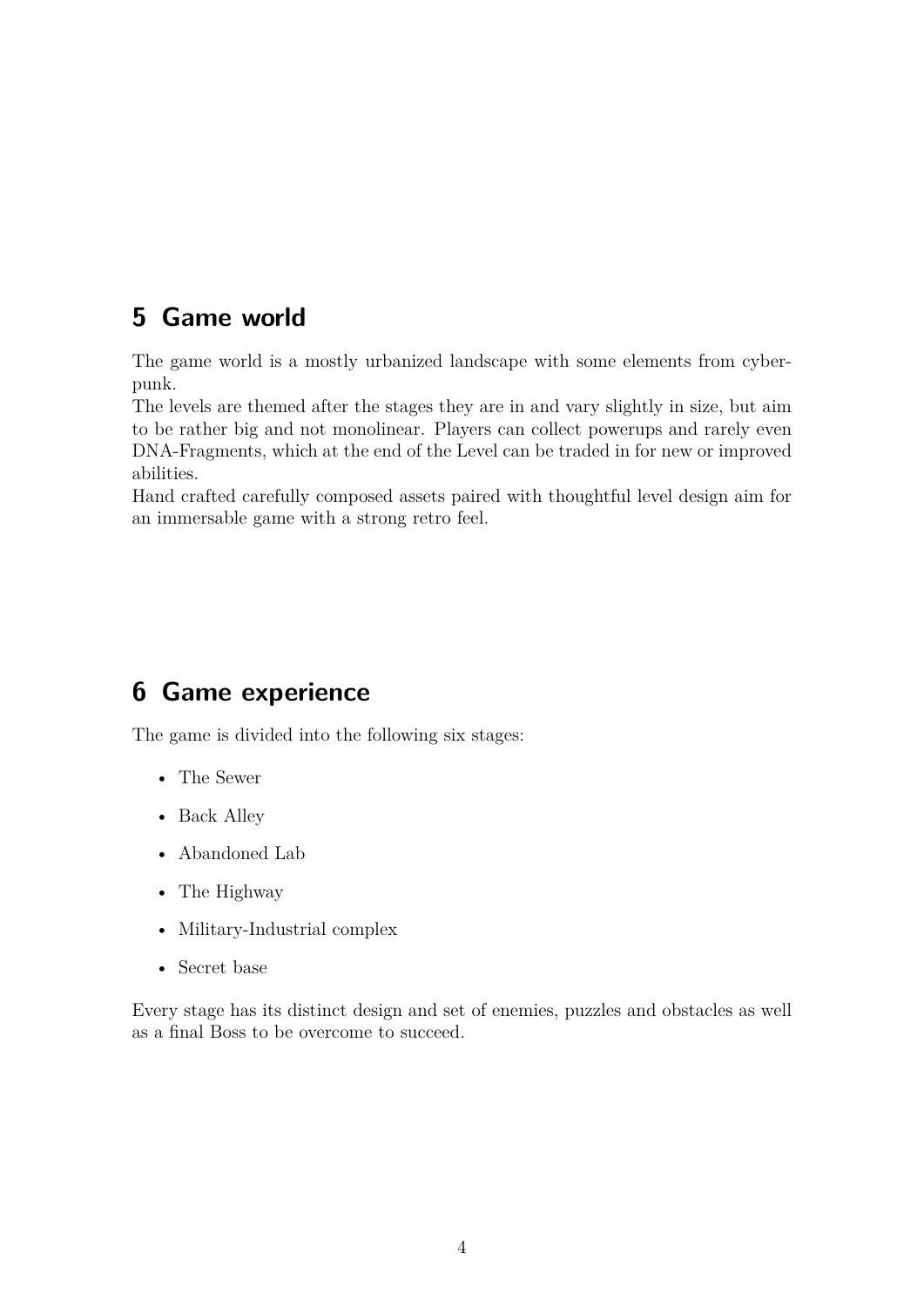#### <span id="page-6-0"></span>**6.1 The Sewer**

The Sewer is a dark and wet place full of dangerous waste and different vermin. Your main enemies are giant woodlice, mice, rats and goldfish. Contact with water or other fluids pooling, flowing or driping down there is harmful to the character. Puzzles include opening valve systems or restoring lighting to pitch dark areas. The Boss at the end of this stage is "King Rat".

#### <span id="page-6-1"></span>**6.2 Back Alley**

The back alley is a dim place heaping with garbage of various kinds and access point to many different kinds of infrastructure mostly fallen into disrepair.

Fluids pooling in dumpsters or the street as well as ill maintained electrical wiring are the environmental dangers accompanied by rats, spiders, robotic cleaners and various birds as enemies.

You will have to shut down electricity to progress or carefully time runs between active garbage chutes and trick birds.

The boss at the end of this stage is "The Raven".

#### <span id="page-6-2"></span>**6.3 Abandoned Lab**

The abandoned lab is the place you used to live with your owner while he was tinkering on various projects from varying fields of science and engineering. Now this place is deserted, stripped of all usable equipment and left to rot.

Unfortunately for you this place is far from empty. Semi conscious AI robots cybernetically or genetically enhanced hamsters which all managed to escape the sudden purge of the lab as well es still present malfunctioning equipment and custom or even selfmade security measures are blocking your way.

As you might expect, the puzzles in an former lab of an almost mad scientist are hard, include teleporting or even manipulation of space and time and force you to be present at multiple locations simultaneously.

The boss at the end of this stage is "CyberPsy"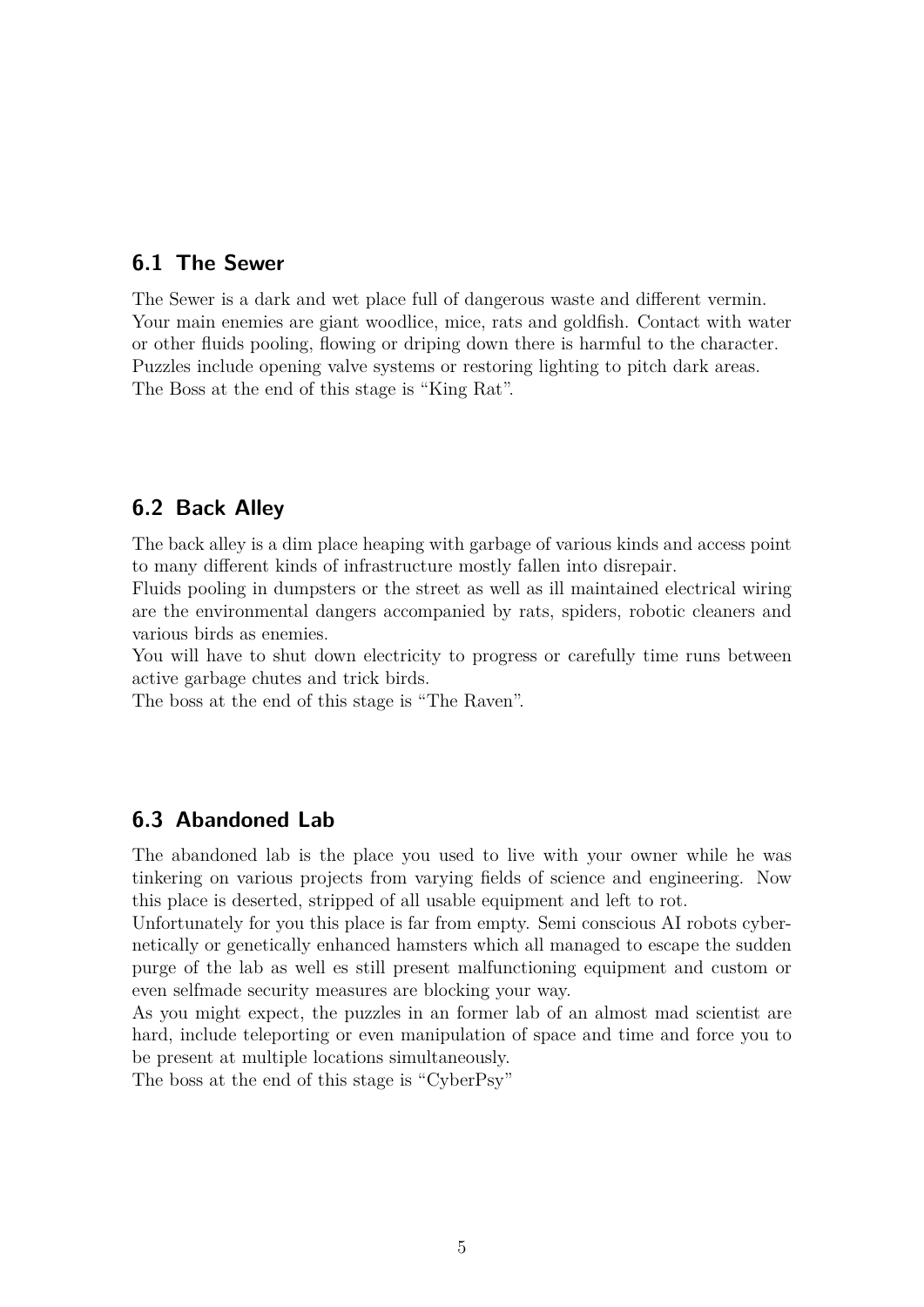#### <span id="page-7-0"></span>**6.4 The Highway**

The hot and dusty highway is not a good place for a small lonely little slime cat.

These surroundings are only scarcely populated, but some snakelings and lizards thrive here. In addition the scorching sun heating up the asphalt and lizard traps pose dangers in this environment.

The main Puzzle here will be how to stay outside the sun most of the time or how to change the environment to create shade.

The boss at the end of this stage is "Mother Snake"

#### <span id="page-7-1"></span>**6.5 Military-Industrial Complex**

This compound of barracks, factories, workshops and traininig grounds is off limits to the general public and is surrounded by a heavily guarded death strip. You will have to deal with automated turrets, electric fences, ground spikes in addition to guard dogs, mobile defense bots and flying surveillance or attack drones. You will have to figure out how to enter the seemingly impenetrable fortress of the secret base without arising too much suspicion on your way in. The boss at the end of this stage is "M30w".

#### <span id="page-7-2"></span>**6.6 Secret Base**

Under the Complex it lies, the secret base and only few know of its existence. Here lies the heart of most secret military research and surveillance.

Enemies include military personel and special operatives and even experimental cyborgs or armed killer robots. There is a lot of lethal security measures installed to prevent unauthorized entering.

Trick your way in through mazes of deadly laser arrays, confuse enemies so they turn on each other and deactivate complex defense mechanisms to path your way to the heart of the base.

The Boss at the end of this stage is "Node Kroenen".

#### <span id="page-7-3"></span>**6.7 How to win**

clear all levels and stages and defeat all bosses.

#### <span id="page-7-4"></span>**6.8 How to lose**

Your health drops to zero.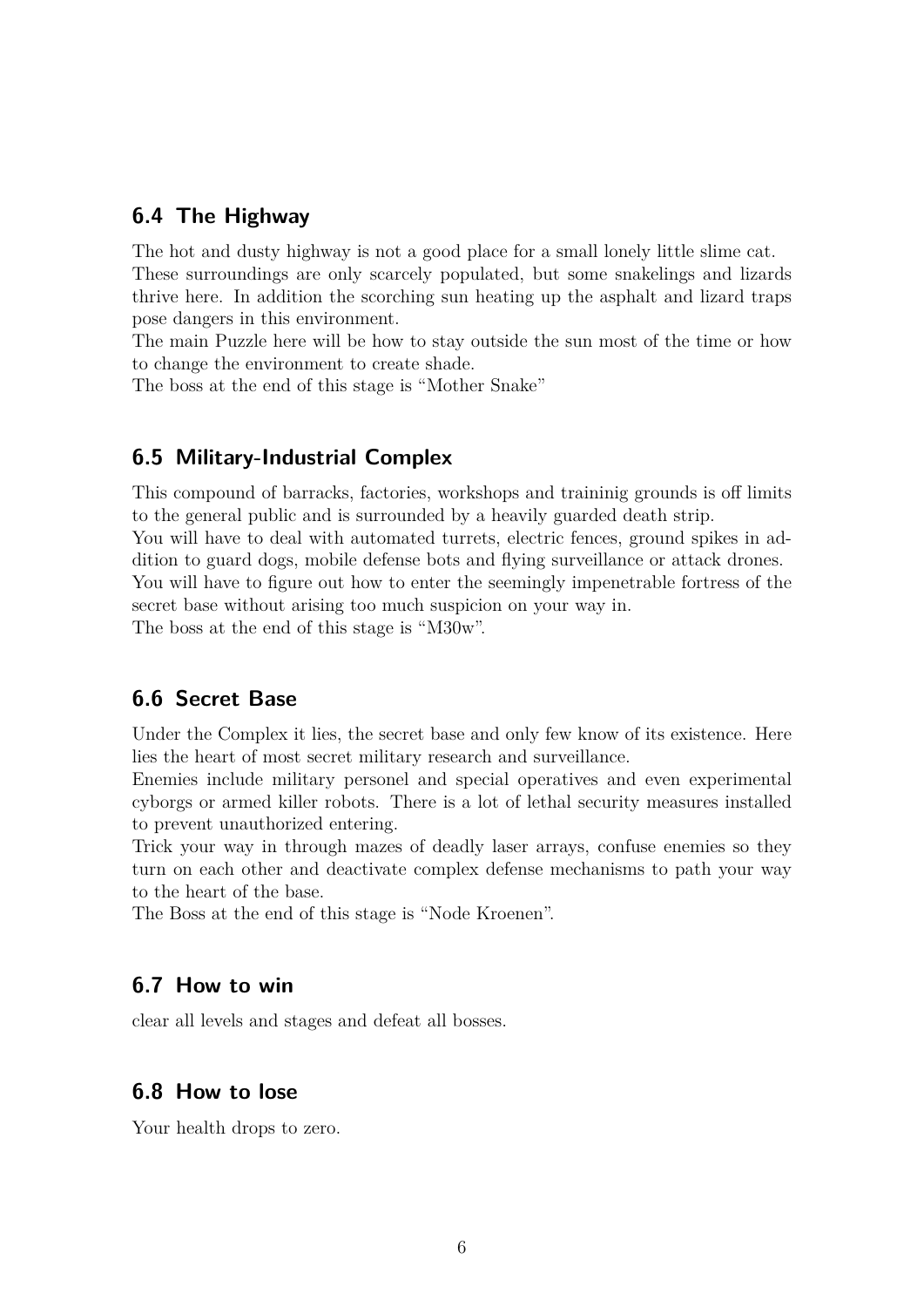# <span id="page-8-0"></span>**7 Game mechanics**

"Pituicat" takes place in a two-dimensional world viewed from the side, the typical platformer view. The camera is usually centered on the player and follows his character thus scrolling horizontally and vertically, depending on level size in the direction of movement. The player moves around the map in real time as do the enemies. A HUD on screen schows remaining health in from of a bar the active powerup if any and the stored up to three powerups if any.

A player in game can move around, jump and interact with certain objects in the game like valves or switches. The number of active control buttons on the keyboard rises as the player progresses and activates new abilities, but are mapped out to be easily reachable with one hand. Powerups and DNA-Fragments laying around on the map or dropped by enemies are collected actively by the player through direct contact. After clearing each level the player can spend newly gained DNA-Fragments on abilities on a static screen also showing some statistics on the player's progress before advancing to the next level.

In "Pituicat" there is a number of active and passive abilities a player can invest DNA-Fragments in, enabling new actions or simply aiding the player's survival. Every ability has three levels of power, which can be activated coonsuming a DNA-Fragment, but only when the previous power level has been already activated. Unlocking an ability, also raising the power level to one, does not require any previous level of any other ability, but also consumes a DNA-Fragment.

An example for a passive ability would be "Congeal", which reduces received damage by 25% per power level.

Another example, this time for an active ability, is "Spit", which enables the player to shoot a projectile with increasing range for each power level starting with two tile lengths over four to eight before dissolving into thin air.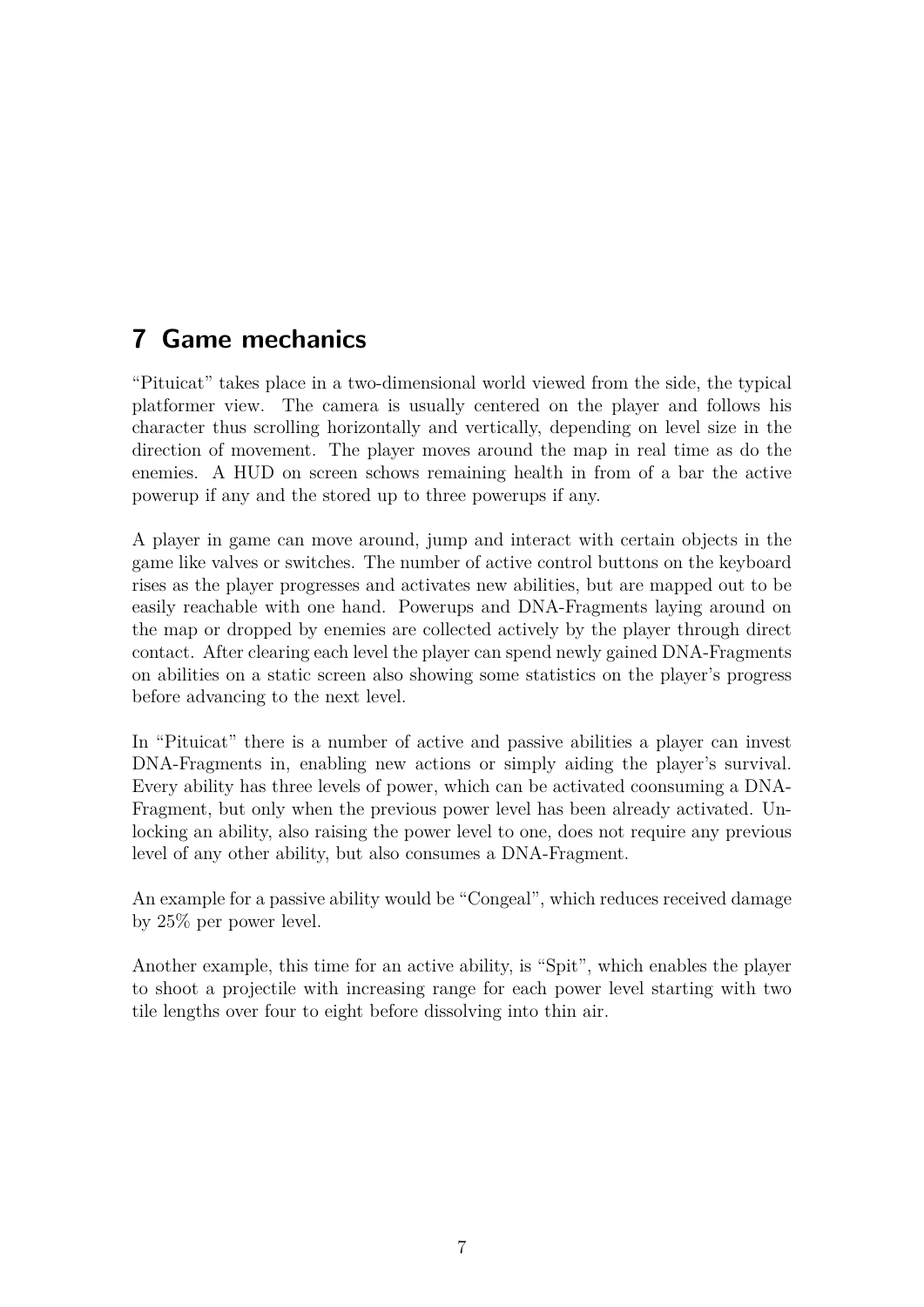# <span id="page-9-0"></span>**8 Enemies**

Every stage of the game has it's own set of enemies with varying sets of abilities. Below is a sample of enemies ordered by stage and a short description of the stage's boss.

### <span id="page-9-1"></span>**8.1 The Sewer**

- Woodlice eat everything looking edible and can roll up to a ball if threatened.
- Goldfish jump out of water to catch prey.
- "King Rat" is accompanied by his large and ever hungry court of rat minions

#### <span id="page-9-2"></span>**8.2 Back alley**

- Rats mourn their lost king and are furious
- Spiders can shoot webs slowing you down
- "The Raven" drops heavy pieces of garbage onto its prey and deflects projectiles with mighty gusts of wind.

### <span id="page-9-3"></span>**8.3 Abandoned Lab**

- Cyberhamsters ccan dash forward very quickly with their cybernetic limbs
- Axolotls spit acidic drops and can return from the dead.
- "CyberPsy" is a genetically altered cybernetically enhanced capuchin monkey with psionic abilities.